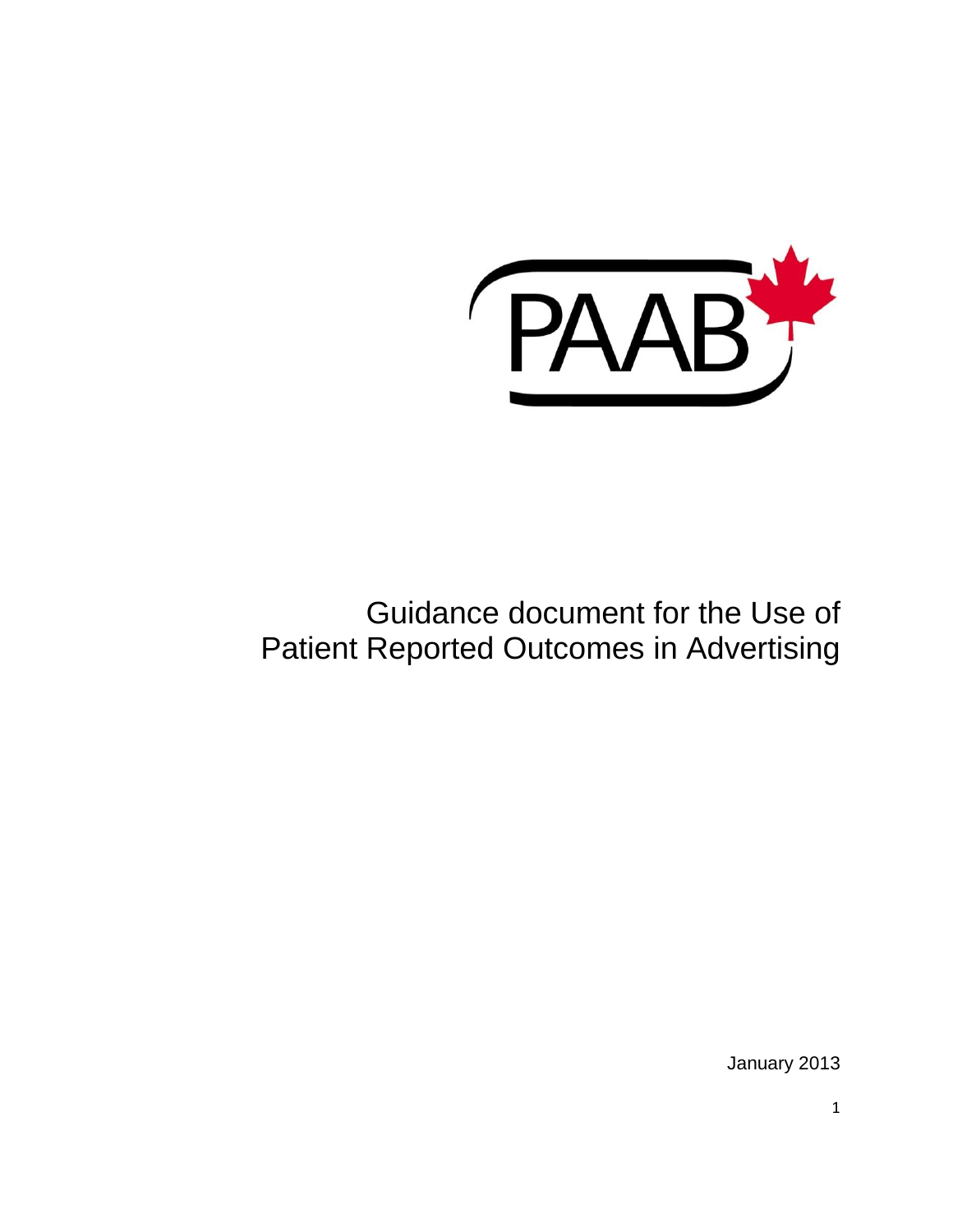# **Patient Reported Outcomes Checklist**

| <b>Item</b><br><b>No</b> | Checklist Item (clients can use this tool to help make decisions regarding<br>use of PRO data in advertising claims) | $\sqrt{ }$ |
|--------------------------|----------------------------------------------------------------------------------------------------------------------|------------|
| <b>Considerations</b>    |                                                                                                                      |            |
| 3.1                      | Consistency with Terms of Market Authorization                                                                       |            |
| 3.2                      | Requirement for blinding                                                                                             |            |
| 3.3                      | Reliable and valid endpoint                                                                                          |            |
| 3.4                      | <b>Pre-defined Endpoints</b>                                                                                         |            |
| 3.5                      | In cases where PRO is not the primary outcome: Consistency with the primary<br>endpoint                              |            |
| 3.6                      | Requirements for highlighting specific domains/items comprising the PRO<br>instrument                                |            |
| 3.7                      | Considerations for claims relating to "clinically meaningful"                                                        |            |
| 3.8                      | No cherry-picking in PROs                                                                                            |            |
| 3.9                      | The presentation should identify that the PRO endpoint is not an approved<br>indication                              |            |

# *Definition:*

A patient reported outcome (PRO) is defined as a measurement based on a report that comes directly from the patient (i.e. the study subject in a clinical trial). A PRO can be measured by self-report or by interview. Examples of PROs include health-related quality of life and functional impairment measures. Similarly, there exist proxy-reported outcomes, which are derived from information from parents, providers or caregivers about their perceptions of how a patient is feeling.

# *1. Key Benefits:*

PROs can provide additional information that may be helpful and of interest to the clinician (i.e. the patient perspective). Clinical outcomes don't always relate to how the patient feels.

# *2. Key Pitfalls:*

Reporting of PROs from clinical trials tend to be poor and prone to bias.

# *3. Managing pitfalls:*

The following checklist provides 9 helpful principles to guide industry and the PAAB staff in determining whether a PRO presentation may appear within advertising/promotional systems (APS). The checklist relates only to factors specific to PRO endpoints. Refer to the PAAB code for general factors relating to acceptability of a study.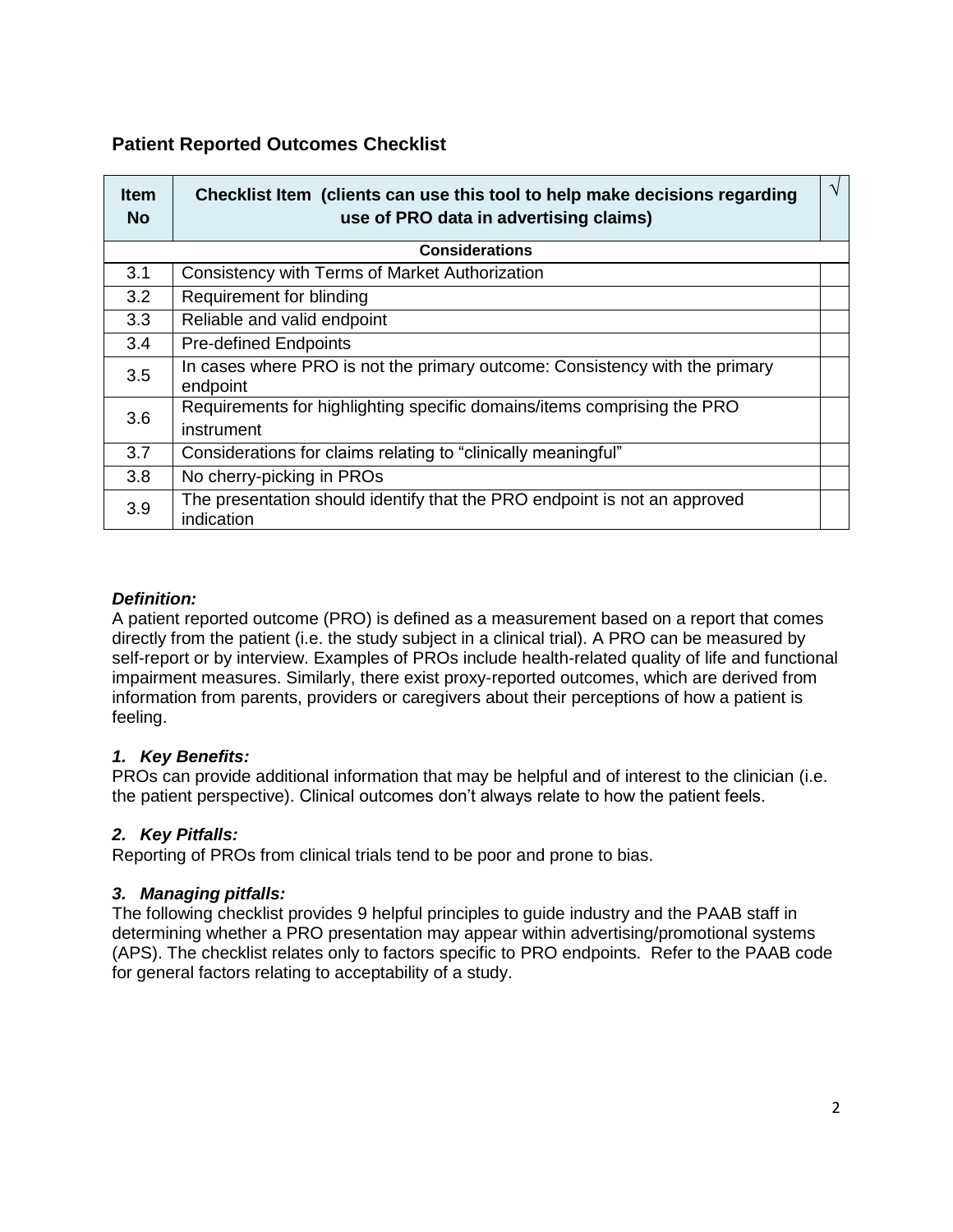### □ 3.1 Consistency with Terms of Market Authorization

#### **Principles:**

Drug advertising should be consistent with the Health Canada approved Terms of Market Authorization (TMA).

#### **Rationale:**

Advertising content which is inconsistent with the TMA would contravene section 9.1 of the Food and Drugs Act.

### **Application:**

The observation must not contradict anything in the TMA (with respect to magnitude, direction, or duration). Claims relating to PRO endpoints must appear clearly within the context of the Health Canada approved indication.

# □ 3.2 Requirement for blinding

#### **Principles:**

PRO measurements must be based on high-level, well-designed and well-controlled evidence.

#### **Rationale:**

PROs are subjective measurements; therefore the study must be blinded in order to minimize bias.

#### **Application:**

PRO measurements should be conducted in a blinded study design.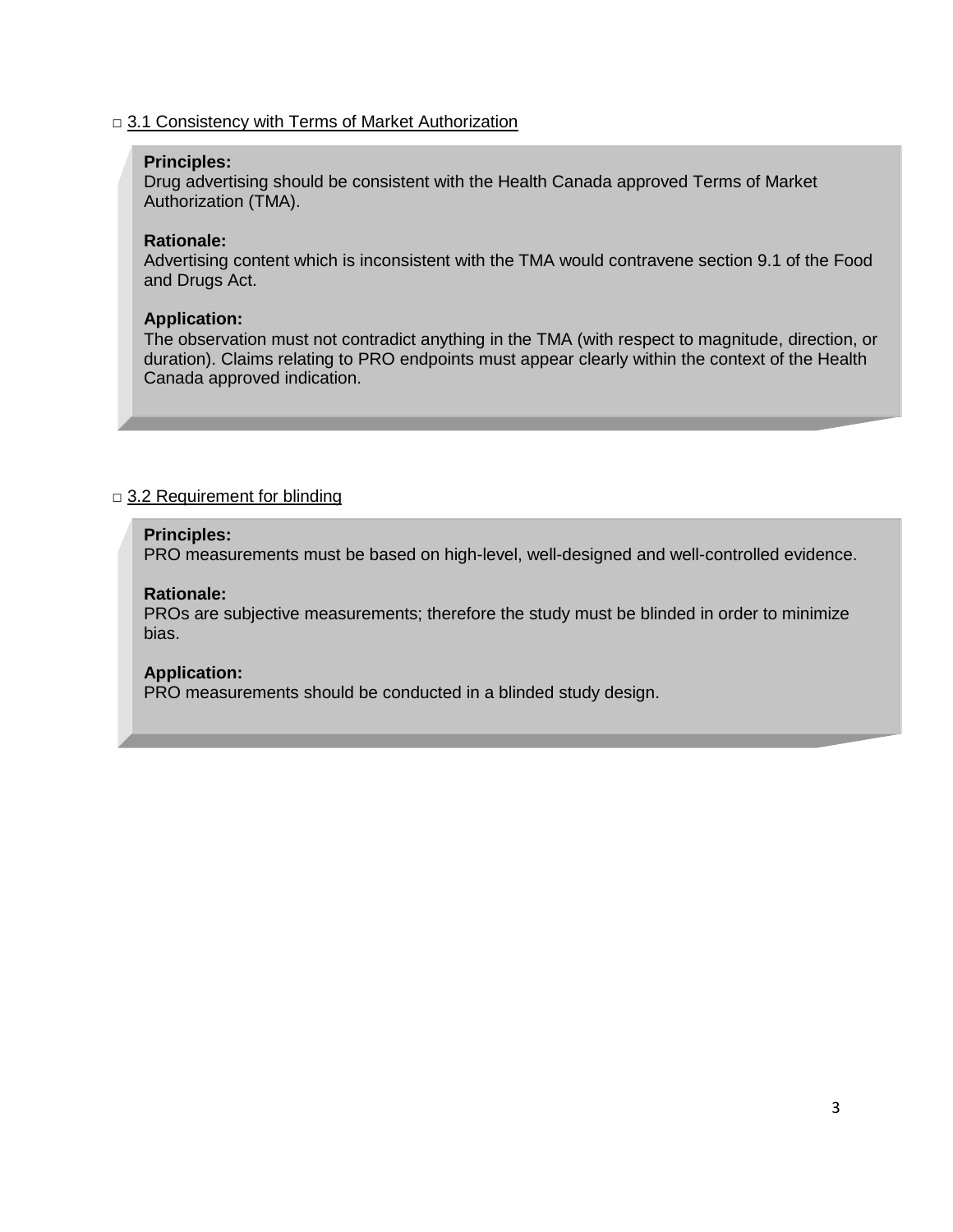#### $\Box$  3.3 Reliable and valid endpoint

### **Principle:**

Where an endpoint which is not in the TMA relates to a scale, a questionnaire or some other similar instrument, that instrument must be reliable and valid and available to competitors to use in their trials.

#### **Rationale:**

The outcome is only as valid/reliable as the instrument used to derive it. The degree to which an outcome is affected by a drug versus other factors is important for decision making.

### **Application:**

The PRO endpoint should be widely accepted as a measurement of drug outcomes in that specific patient group or condition. This may be supported by showing that the endpoint is discussed in at least one of the following:

- a TMA within the therapeutic area (not required to be the sponsor's TMA)
- consensus guidelines
- an authoritative medical text
- multiple peer-reviewed trials including at least one competitor's trial.

For example, instruments designed by the manufacturer will not be considered unless this principle can be adhered to.

# □ 3.4 Pre-defined Endpoints

#### **Principle:**

Claims should be based on assessments which were designed to measure the observed outcomes.

#### **Rationale:**

To minimize measurement biases.

#### **Application:**

The PRO endpoint must be pre-defined in the study protocol.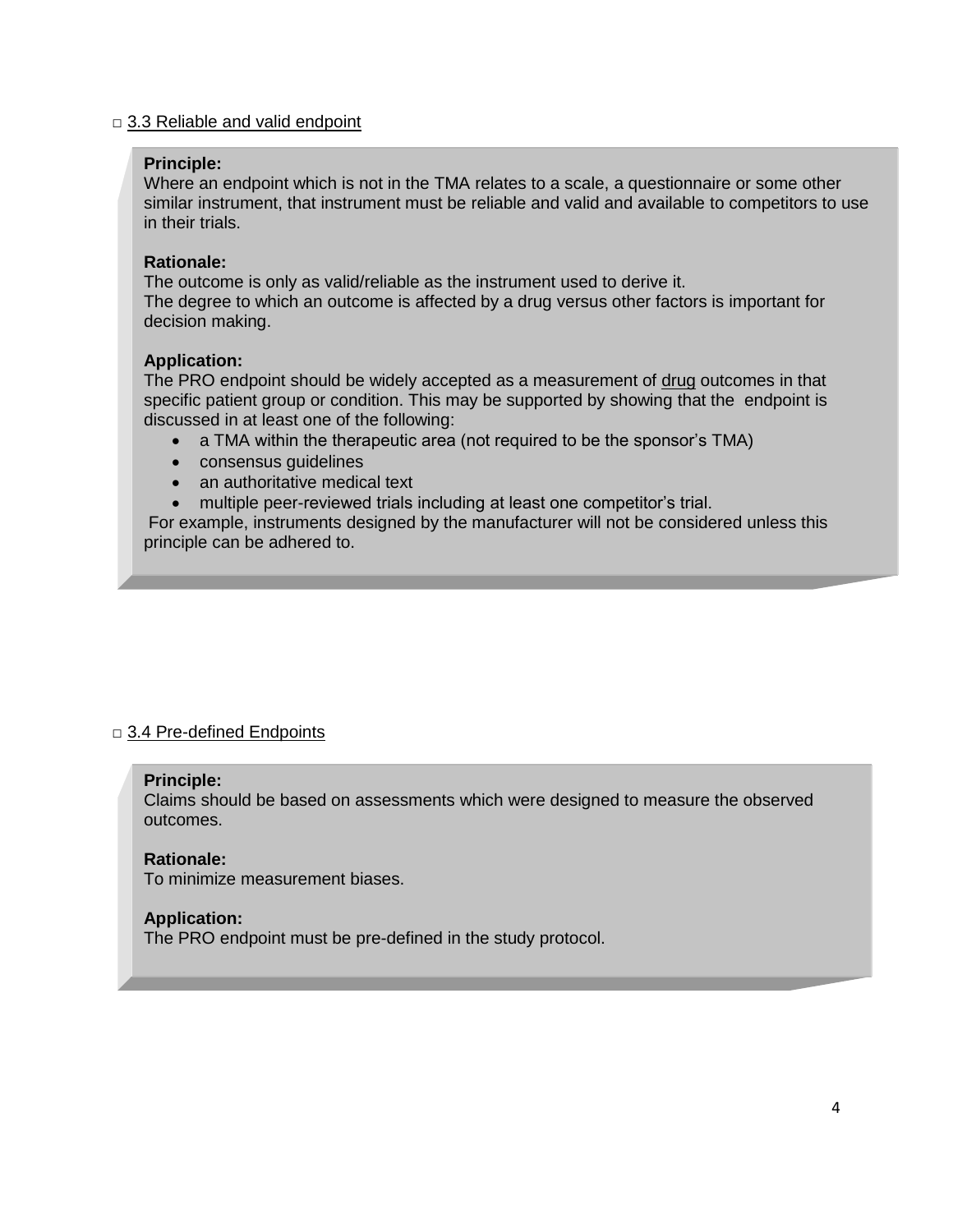# $\Box$  3.5 In cases where PRO is not the primary outcome: Consistency with the primary endpoint

#### **Principle:**

A PRO endpoint cannot salvage a failed study.

### **Rationale:**

The study is powered to assess the primary endpoint.

### **Application:**

Within the study itself, the PRO endpoint must be directionally consistent with the primary endpoint. Note however that the PAAB may require disclosure of other failed secondary endpoints to balance claims based on primary endpoints in order to avoid overly selective presentations (see 3.8 below).

# $\Box$  3.6 Requirements for highlighting specific domains/items comprising the PRO instrument

### **Principle:**

Claims may not highlight specific domains/items comprising the PRO instrument unless there is pre-defined statistical analysis for the specific domains/items.

#### **Rationale:**

To be considered evidence for claims, results must achieve statistical significance.

# **Application:**

- presentation should not be overly selective (see also 3.8 below). If the PRO instrument is a composite endpoint or is comprised of individual domains/items, claims for the individual domains/items must have statistical significance. Note that all of the items can be presented with statistical analysis for each item. The domains/items

In cases where there is no statistical analysis for the individual domains/items, a nonpromotional description of the PRO instrument may be considered, similar to the context of a study design parameter. The presentation must be complete and there should be no emphasis on a particular domain/item.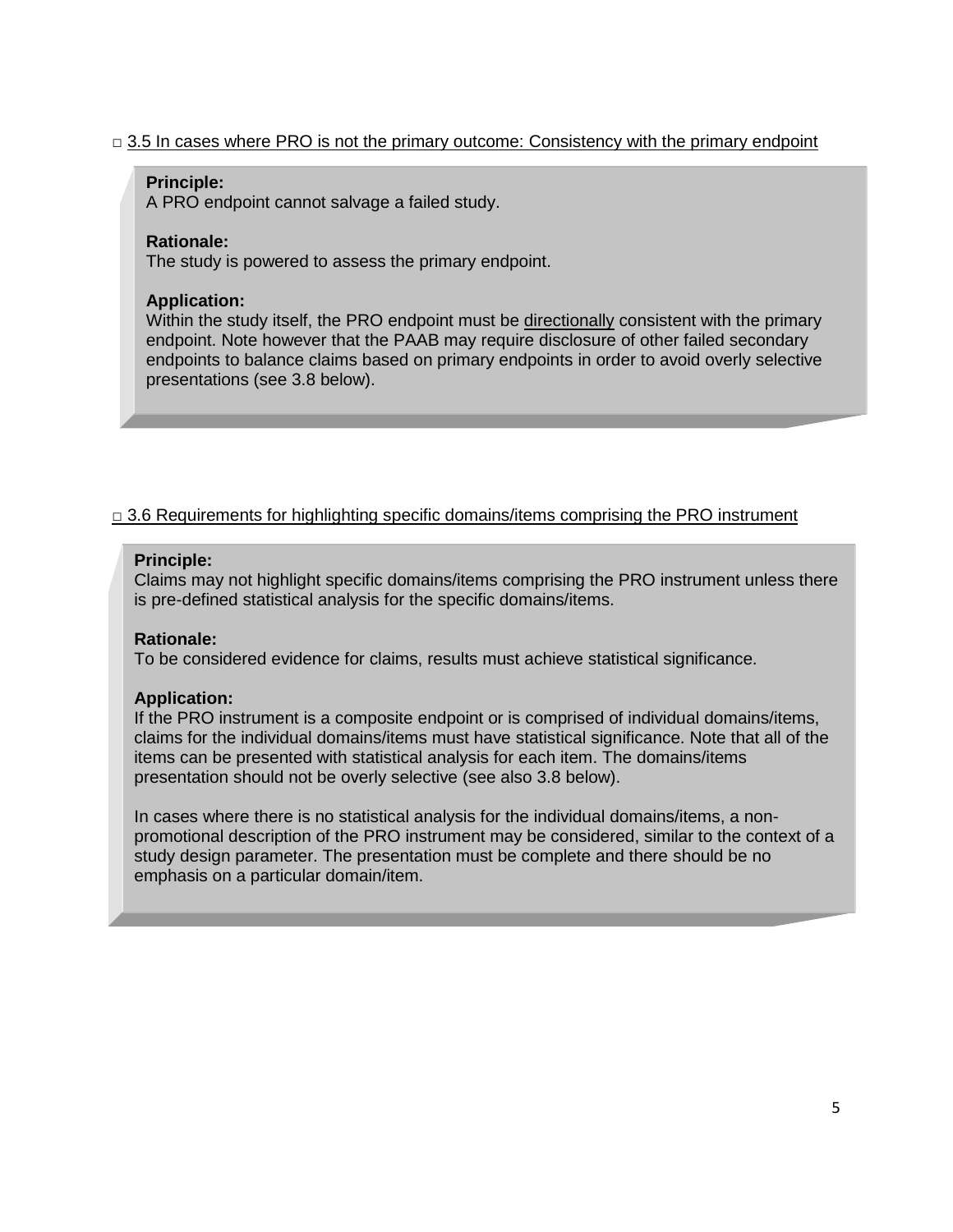# $\Box$  3.7 Considerations for claims relating to "clinically meaningful"

### **Principle:**

Thresholds for claims similar to "clinically meaningful" must be established a priori within the published paper or based on consensus guidelines and/or authoritative textbooks.

# **Rationale:**

Such claims attribute further meaning or importance to the result which must be pre-defined and/or validated.

### **Application:**

• The specific terminology (e.g. "clinically meaningful", "clinically relevant", etc.) must appear within the body copy and the definition should be disclosed (this may appear in the study parameters or footnote).

# □ 3.8 No cherry-picking in PROs

#### **Principle:**

Presentations should not be overly selective.

#### **Rationale:**

Emphasizing only positive findings does not promote an element of trust.

#### **Application:**

The sponsor cannot only present positive aspects of PROs and ignore negative or nonsignificant findings.

Claims for PRO domains/items must be directionally consistent with the overall PRO total/composite score to be considered. Additionally, the domain or subscale must be identified as a component of the overall measurement tool within the claim.

*For example, if a select domain/item of a PRO was statistically significant but the total or composite score was not, a claim for the PRO would not be acceptable.* 

Note that a claim for the total PRO score does not require discussion of the individual domains/items.